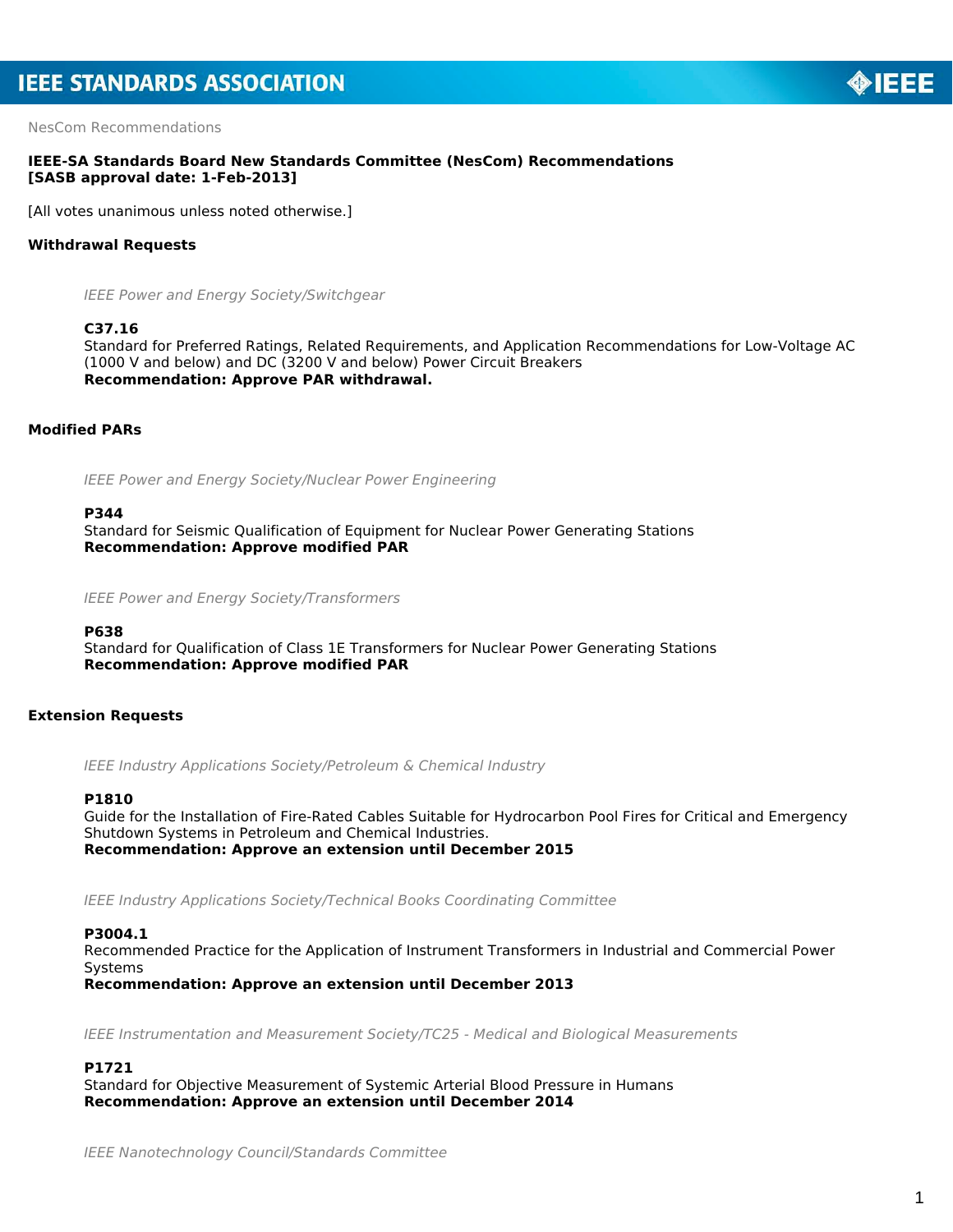## **P62659** Standard for Large Scale Manufacturing of Nanoelectronics *Recommendation: Approve an extension until December 2013*

*IEEE Power and Energy Society/Power System Relaying*

**PC37.111** Standard for Common Format for Transient Data Exchange (COMTRADE) for Power Systems *Recommendation: Approve an extension until December 2014*

*IEEE Power and Energy Society/Switchgear*

**PC37.20.4** Standard for Indoor AC Switches (1 kV-38 kV) for Use in Metal-Enclosed Switchgear *Recommendation: Approve an extension until December 2013*

*IEEE Vehicular Technology Society/Intelligent Transportation Systems*

**P1609.2**

Standard for Wireless Access in Vehicular Environments - Security Services for Applications and Management **Messages** 

*Recommendation: Approve an extension until December 2013*

### **New PARs**

*IEEE Computer Society/LAN/MAN Standards Committee*

# **P802.15.4-2011/Cor 1**

Standard for Local and metropolitan area networks--Part 15.4: Low-Rate Wireless Personal Area Networks (LR-WPANs) - Corrigendum 1

*Recommendation: Approve new PAR until December 2017*

**P802.21.1** Standard for Local and metropolitan area networks -- Part 21.1: Media Independent Services *Recommendation: Approve new PAR until December 2017*

*IEEE Engineering in Medicine and Biology Society/IEEE 11073TM Standards Committee*

# **P11073-10101a**

ISO/IEEE 11073-10101:2004, Health informatics - Point-of-care medical device communication - Nomenclature Amendment for additional definitions

*Recommendation: Approve new PAR until December 2017*

## **P11073-10406a**

Health informatics--Personal health device communication Part 10406: Device specialization--Basic electrocardiograph (ECG) (1- to 3-lead ECG) Amendment *Recommendation: Approve new PAR until December 2017*

*IEEE Power and Energy Society/Energy Development & Power Generation*

## **P421.6**

Recommended Practice for the Specification and Design of Field Discharge Equipment for Synchronous Machines

*Recommendation: Approve new PAR until December 2017*